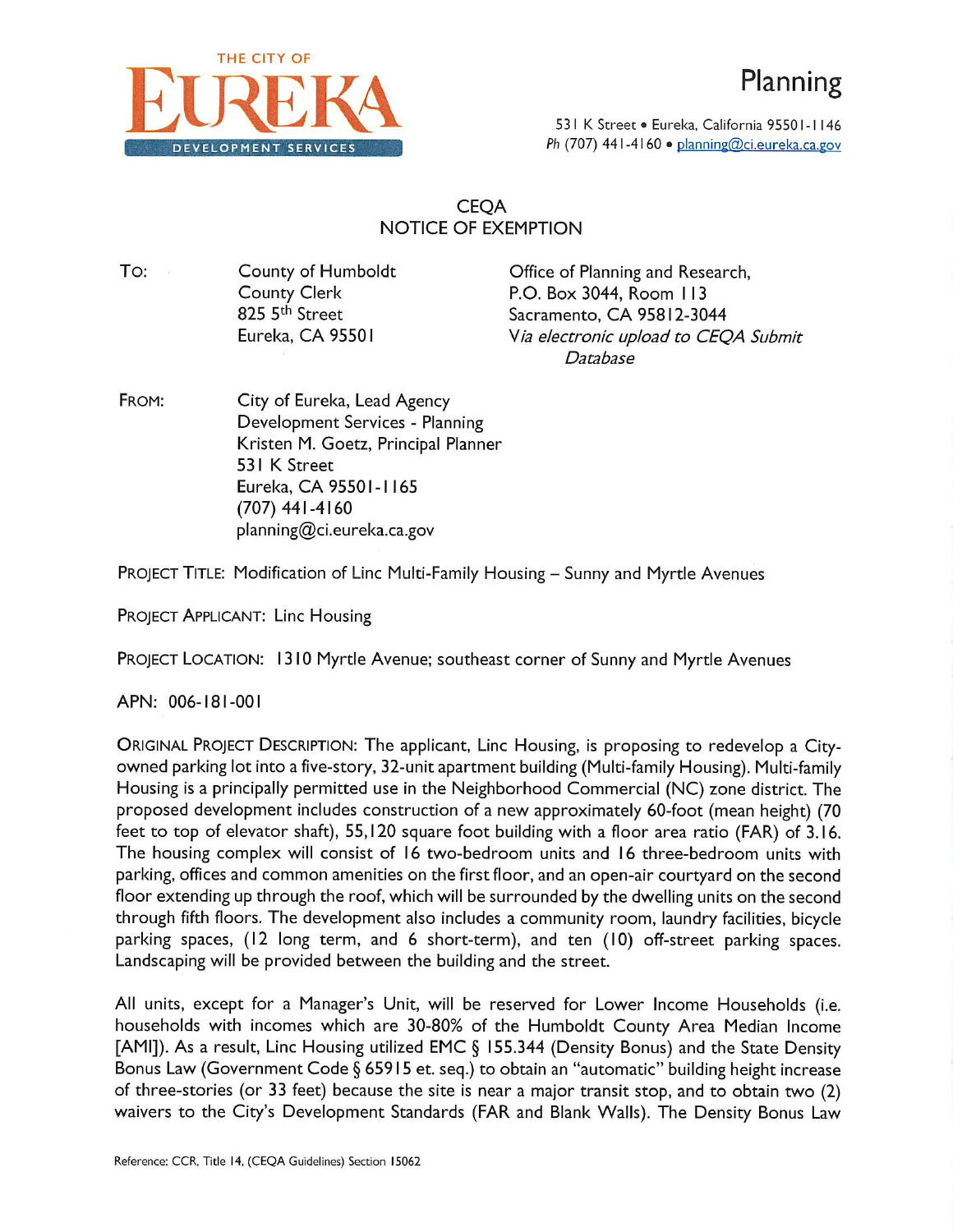request was granted because Line Housing submitted sufficient documentation showing the development standards would have the effect of physically precluding the construction of the development at the densities permitted by State Law.

REVISED PROJECT DESCRIPTION: The applicant, Line Housing, is proposing to redevelop <sup>a</sup> Cityowned parking lot into <sup>a</sup> four-story, <sup>3</sup> I-unit apartment building. The proposed development includes construction of <sup>a</sup> new approximately 48-foot tall, 36,913 square foot building with <sup>a</sup> floor area ratio (FAR) of 2.0. The housing complex will consist of <sup>16</sup> one-bedroom, <sup>8</sup> two-bedroom, and 7 three-bedroom units along with bike parking, offices, common amenities, and an open-air courtyard on the first floor. The development also includes <sup>a</sup> community room, laundry facilities, an outdoor tot lot and courtyard area available only to residents, and <sup>10</sup> long-term and <sup>5</sup> shortterm bicycle parking spaces. Landscaping will be provided between the building and the street.

All units, except for <sup>a</sup> Manager's Unit, will be reserved for Lower Income Households (i.e. households with incomes which are 30-80% of the Humboldt County Area Median Income. As <sup>a</sup> result, Line Housing utilized EMC § 155.344 (Density Bonus) and the State Density Bonus Law (Government Code § <sup>65915</sup> et. seq.) to obtain an "automatic" building height increase of threestories (or 33 feet) because the site is near <sup>a</sup> major transit stop, and to obtain one waiver to the City's Development Standards for Blank Walls. The Density Bonus Law request was granted because Line Housing submitted sufficient documentation showing the development standards would have the effect of physically precluding the construction of the development at the densities permitted by State Law.

EXEMPTION FINDINGS: The City of Eureka, as Lead Agency, has determined the proposed project continues to be categorically exempt from the provisions of the California Environmental Quality Act, in accordance with CEQA Guidelines pursuant to Section 15332, In-Fill Development Projects, Class 32 of the CEQA Guidelines. Key considerations for this exemption are whether the project meets the five conditions (a-e) described in Section 15332 at the time of the lead agency's determination.

The proposed project is within the Neighborhood Commercial (NC) land use designation and Neighborhood Commercial (NC) zoning district. The 2040 General Plan specifically allows housing in all mixed-use land use designations, and Multi-family Housing is listed as <sup>a</sup> principally permitted use in the NC zone. Additionally, the project implements the 2019-2027 Housing Element's Implementation Program (IMP) H-34: Affordable Housing on Publicly-owned Properties.

The project site is within the City limits and is surrounded by urban uses. The project proposes to redevelop an existing parking lot on Myrtle Avenue which has no value as habitat for endangered, rare, or threatened species. A Wetland Delineation Report was prepared which concluded the wetland complex south of the site is not within or immediately adjacent to the area of proposed development, and an existing vegetated slope is <sup>a</sup> suitable buffer to limit potential wetland encroachment.

The project is located in an existing urban environment on <sup>a</sup> major arterial (Myrtle Avenue), which has adequate carrying capacity for the project. The project promotes alternative modes of